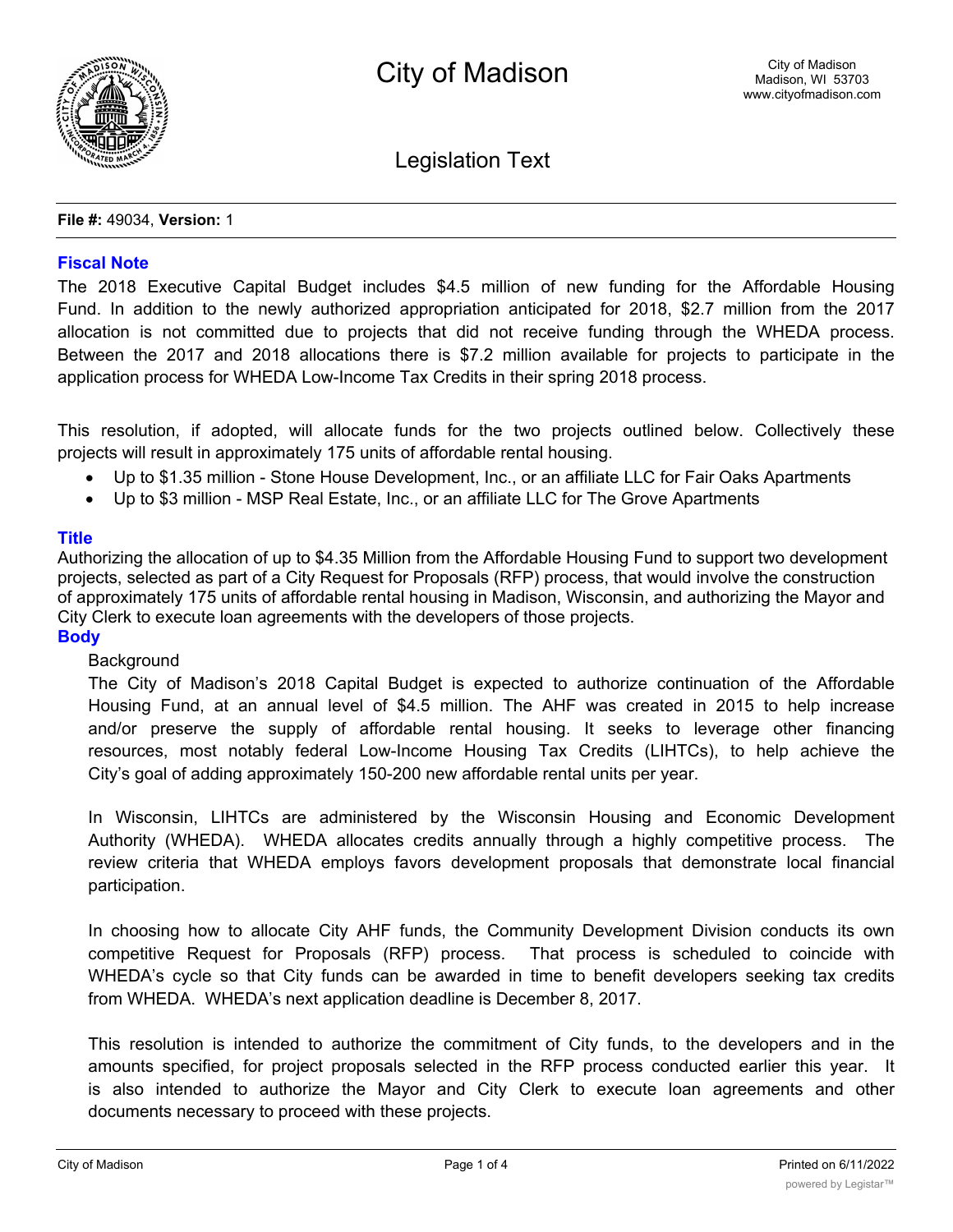## *ACTION*

WHEREAS, in order to carry out the City's objective of expanding the supply of affordable rental housing called for in the 2018 Capital Budget, and using City resources in concert with federal Low-Income Housing Tax Credits, the Community Development Division issued a Request for Proposals (RFP) in May 2017 seeking tax credit-eligible projects; and,

WHEREAS, the RFP anticipated having at least \$3 million in AHF available to support such projects, contingent upon their inclusion in the adopted 2018 Capital Budget; and,

WHEREAS, the Fair Oaks Stone House development, previously approved utilizing 2017 AHF funds through the 2016 RFP process, notified the City in May 2017 that they did not receive LIHTC and that they intended to reapply for funds through the 2017 AHF RFP process and 2018 LIHTC; and,

WHEREAS, in response to the RFP, the City received applications for the following three projects:

- Fair Oaks Apartments, submitted by Stone House Development, Inc.;
- The Grove Apartments, submitted by MSP Real Estate, Inc.;
- Metro Commons, submitted by JT Klein, Inc.; and,

WHEREAS, The Metro Commons application was withdrawn prior to completion of the review process: and,

WHEREAS, a review team, comprised of staff from the City's Community Development, Economic Development and Planning Divisions, and Community Development Authority, evaluated proposals based on criteria that addressed issues such as the number and mix of housing units; project location with respect to nearby amenities such as public transit, schools, retail and employment opportunities, etc.; financial viability; requested per-unit subsidy; development team experience; likelihood of the developer securing needed land use approvals; and anticipated score in WHEDA's LIHTC application process; and,

WHEREAS, based on this review, the staff team concluded that the identified two projects were responsive to the City's criteria and, with City financial support, could compete successfully for WHEDA LIHTCs; and,

WHEREAS, the staff team recommends offering up to \$1.35 million for Fair Oaks Apartments and up to \$3 million for The Grove Apartments to support the development of approximately 210 units of housing, about 175 of which will be designated as "affordable" (defined as reserved for households earning not more than 60% of the county median income); and

WHEREAS, the final City financial contribution to each project, not to exceed \$4.35 million in aggregate, and the number and mix of housing units to be required by the developers, may be adjusted for any minor changes deemed necessary by CDD staff and the developer to improve prospects for success in WHEDA's application process; and,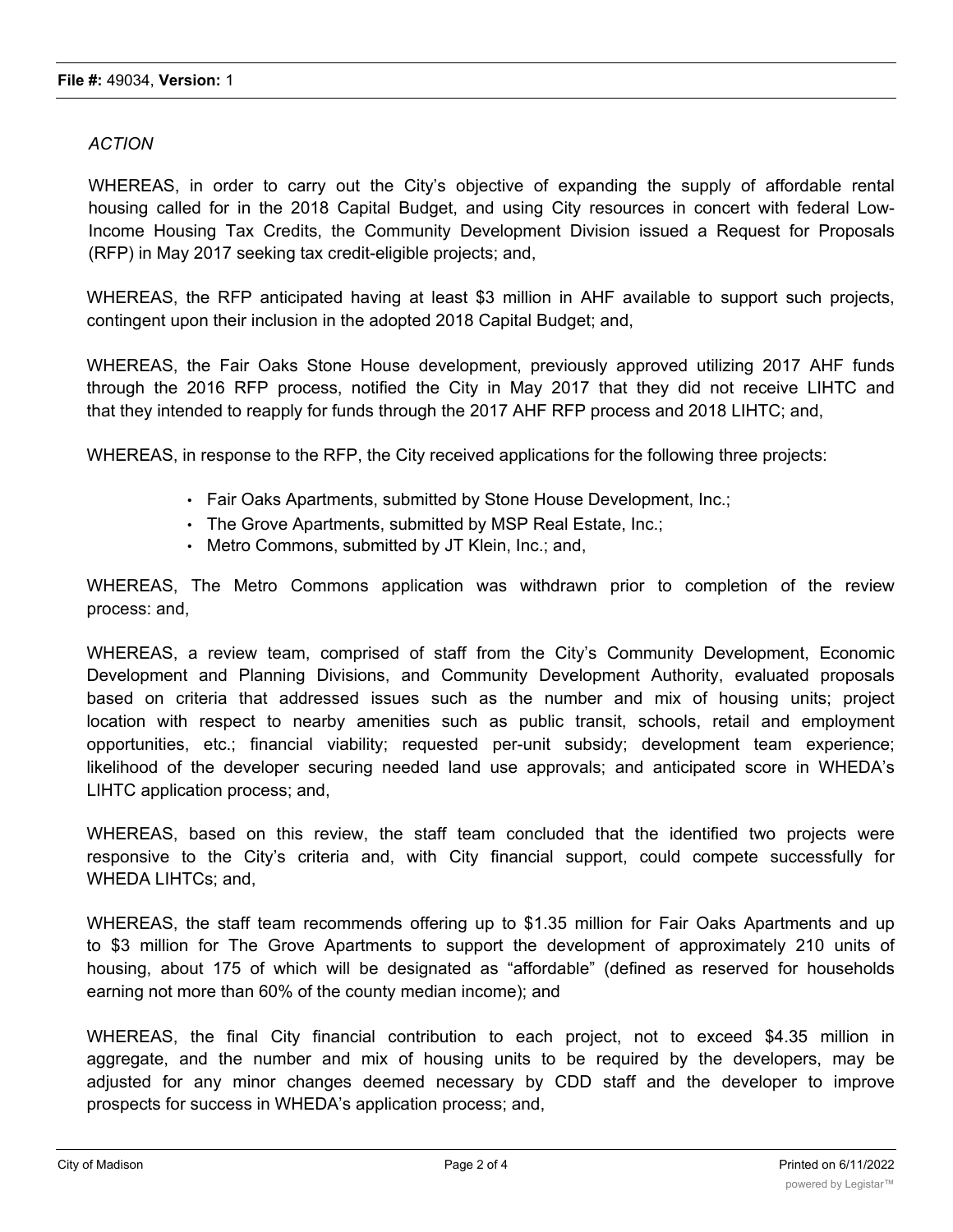WHEREAS, if a project is subsequently determined to qualify for assistance through Tax Increment Financing (TIF), the CDD may reduce the contribution to the project derived from AHF funds by up to an amount equal to the TIF contribution, so that AHF funds are available to support additional affordable housing projects; and,

WHEREAS, upon securing federal LIHTCs from WHEDA, the developers of these projects, via an affiliate LLC, will be prepared to execute a loan agreement and related loan documents.

NOW, THEREFORE, BE IT RESOLVED, that the Mayor and the Common Council hereby authorize the City to provide no later than December 8, 2017, a letter of funding commitment of up to \$1.35 million in AHF funds to support the proposed Fair Oaks Apartments and up to \$3 million to support the proposed Grove Apartments developments; and

BE IT FURTHER RESOLVED, that the Mayor and City Clerk are authorized to execute loan agreements, utilizing Affordable Housing Funds, for these two affordable housing projects as described below and reflecting any minor adjustments approved by CDD staff or caused by the application of TIF resources:

- o Developers, Projects and Loan Amount
	- Up to \$1.35 million Stone House Development, Inc., or an affiliate LLC for Fair Oaks Apartments: an 80-unit rental housing development with 68 units affordable to households with incomes at or below 30%, 50% or 60% of the County Median Income (CMI); and
	- § Up to \$3 million MSP Real Estate, Inc., or an affiliate LLC for The Grove Apartments: a 129-unit rental housing development with 109 units affordable to households with incomes at or below 30%, 50% or 60% of CMI; and
- o Form of Loans
	- The assistance will be provided in the form of low-cost loans, up to 50% of which will be amortized over 30 years and payable over 16 years, contingent upon available cash flow, and at least 50% of which will be 0% interest, long-term deferred loans payable upon sale or change in use of the property; and
	- The developer shall apply the proceeds of the Loan to the expense of acquiring the property and/or constructing the project, including at least the total number of units and units to be used as affordable housing, for rent to income-eligible households as specified above; and
	- § The loan will be secured by a subordinate mortgage, note, and Land Use Restriction Agreement securing a 30-year period of affordability; and
	- The loan agreement will be in full force and effect until the loan is repaid or at the expiration of the period of affordability, whichever is later.
- o Assignment
	- The loan shall not be assigned without permission of the City except for an assignment to an affiliate entity of the developer prior to loan closing.